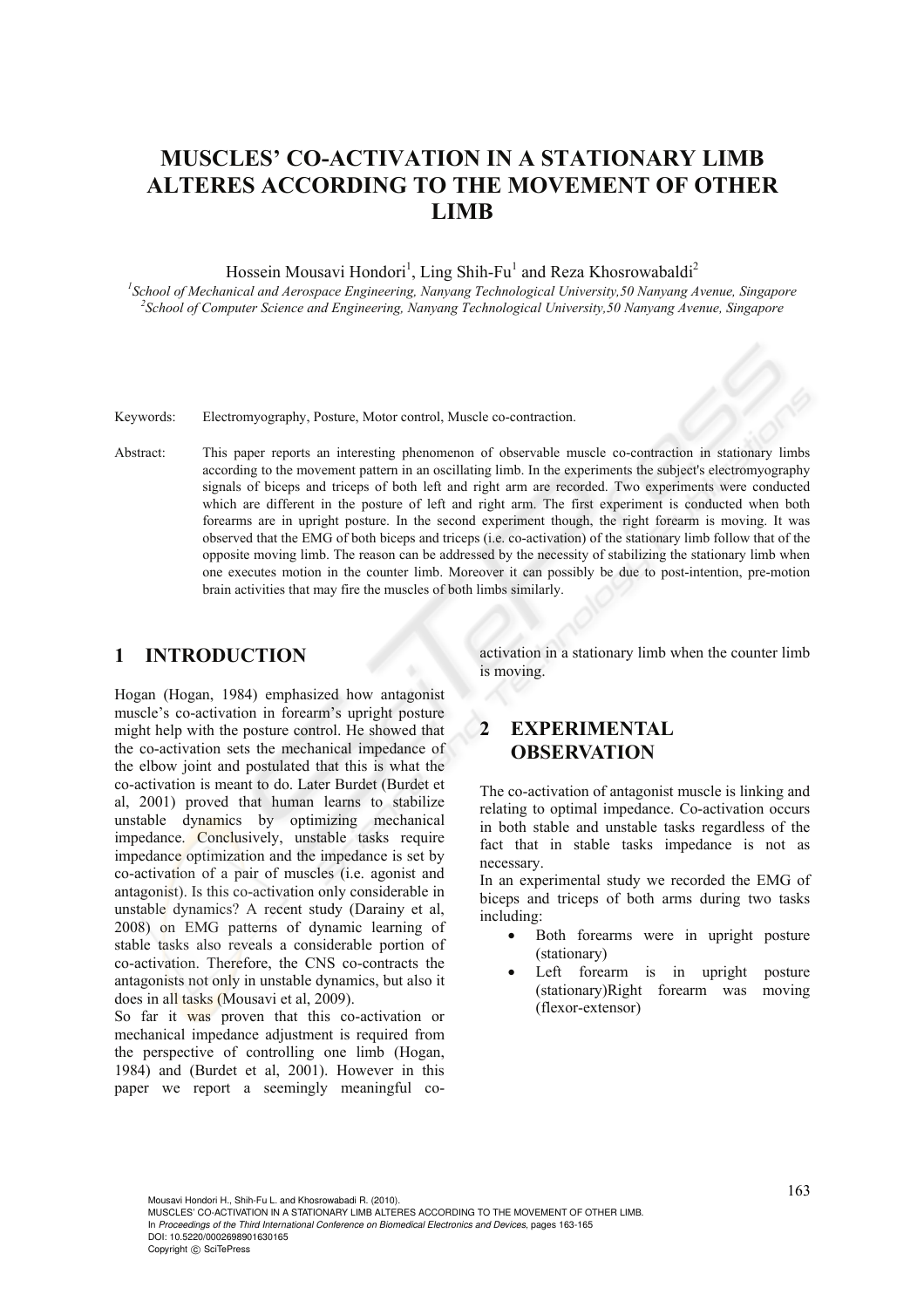

Figure 1: a) upright stationary posture b) elbow flexionextension.

The EMG signal when both forearms are in upright posture (Figure 1.a) is shown in Figure 2. In Figure 3, however, we find the same muscles' EMG when left arm remains upright stationary but the right forearm moves according to Figure 1.b.



Figure 2: EMG of right and left arm when both arms are upright stationary.



Figure 3: EMG when left arm remains upright stationary and right arm moves.

Comparing the two situations we can observe that the EMG in the stationary limb (left arm) is considerably affected by that of the moving limb moreover biceps and triceps of the stationary arm are co-activated with almost the same amount.

### **3 HYPOTHESIZING**

It can be postulated that the source of the coactivation of the muscles in the stationary limb is to feel secure about the performance of the moving limb. If the stationary limb remains more stable against possible perturbations, in case of perturbation less correction and hence computation

would be needed. Then the task which is intended to be done by the opposite limb is performed with more comfort and concentration. In a word, we spend more energy to fire the muscles of a stationary limb so as to avoid excessive computing.

### **4 APPLICATION**

Stroke patients mostly suffer from hemiplegia; they lose some of the motor neurons with their associated information that leave them with one side affected and one side intact. Recovery rate has been reported significant when a stroke patient move the healthy limb and a robot imitating the motion apply the same pattern to the affected limb (Burgar et al, 2000), (Luft et al, 2004), and (Hesse et al, 2003). The reason why this accelerates the recovery is not clear yet. However, our finding might help address this question.

We observed that when one moves a limb, the CNS also sends some signals to the other limb even if it is in a static posture. The signal might not be as powerful to move it or more probably the signal might not meant to move it; instead it could be to make sure that the resting limb is going to stay in the static posture.

Now let's imagine that every time the stroke subject's arm is driven by the robot there have been some signals to fire the muscles already. That can be the reason why a stroke patient's recovery process is faster when they move undergo mirror image movement enabler system.

### **ACKNOWLEDGEMENTS**

Hereby we would like to acknowledge the School of Mechanical and Aerospace Engineering at Nanyang Technological University and the M&C Lab in especial.

#### **REFERENCES**

- Burdet E, Osu R, Franklin DW, Milner TE, Kawato M., 2001. *The CNS Skillfully Stabilizes Unstable Dynamics by Learning Optimal Impedance*. Nature, 414: 446-9.
- Burgar C G , Lum PS, Shor PC, Machiel Van der Loos HF., 2000. *Development of robots for rehabilitation therapy: The Palo Alto VA/Stanford experience*. J Rehabil Res Dev. 37(6):663-73.